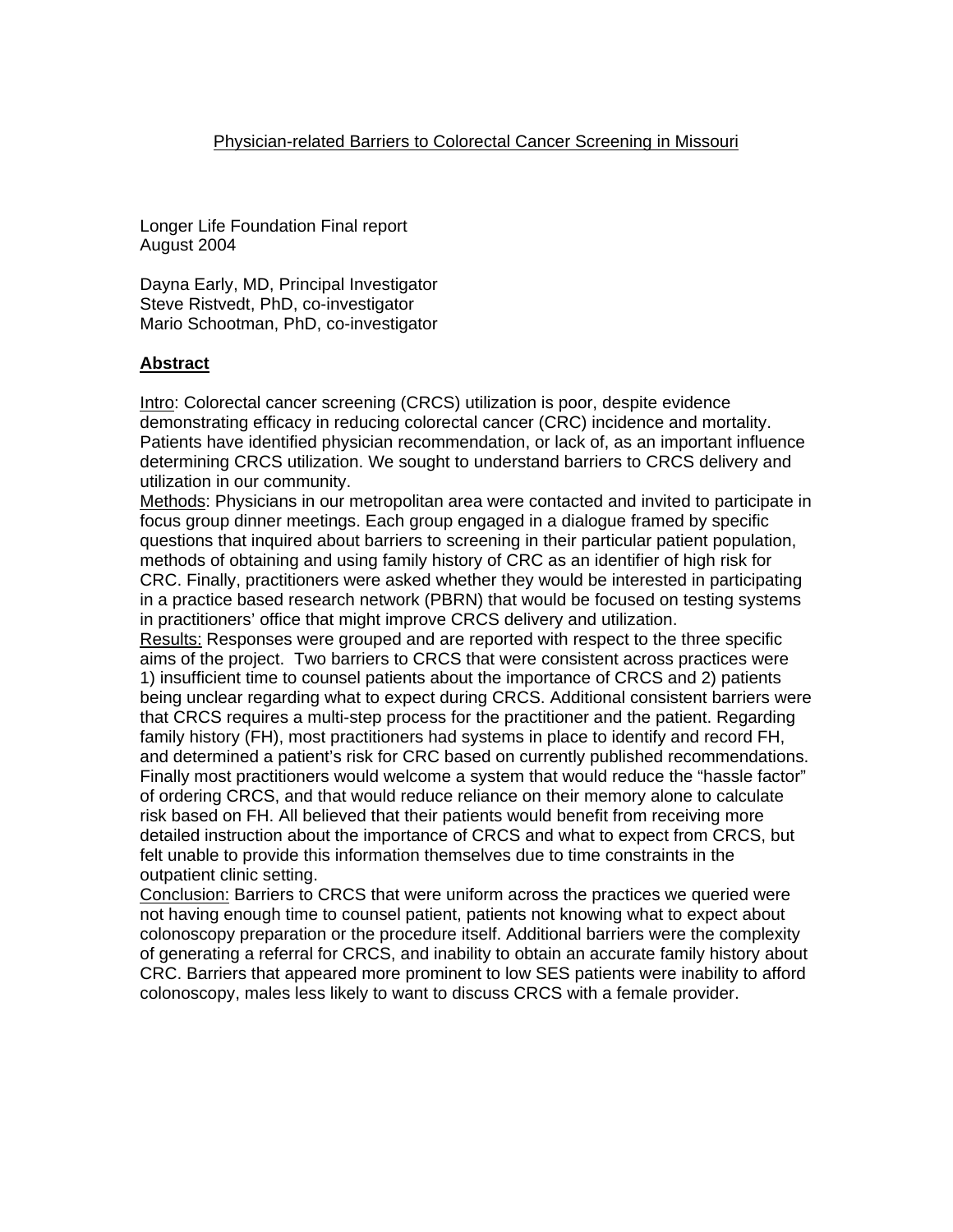## **Introduction and Brief Literature Review**

Colorectal cancer (CRC) is a leading cause of cancer death in the U.S. Studies have shown that all currently recommended means of colorectal cancer screening (flexible sigmoidoscopy (FS), fecal occult blood testing (FOBT) and colonoscopy) are effective in reducing mortality rates  $1-4$ . Less than half of eligible patients, however, participate in colorectal cancer screening (CRCS) programs <sup>5-8</sup>.

Past research has demonstrated repeatedly that a physician's recommendation, or lack of, to a patient to undergo CRCS is the most important influence on screening utilization. <sup>9,10</sup> Reasons for nonparticipation, also referred to as "barriers" to CRCS, are often divided into provider-specific barriers (issues that prevent providers from recommending screening) and patient-specific barriers (issues that prevent patients from participating in screening). <sup>11-14</sup>

The overarching aim of this project was to interact with physicians directly to identify barriers to CRCS in their individual practices. A secondary aim of this project was to learn if practitioners have systems in place to obtain information about a patient's family history of CRC, and how this information impacts CRCS delivery. Finally, at the time the project was developed we were exploring the possibility of developing a PBRN in the greater metropolitan St. Louis area.

We anticipated that the level of interest in our focus groups might guide us in predicting interest in establishing a PBRN.

# **Methods**

Primary care physician names and contact information were accessed from existing databases at Siteman Cancer Center and Washington University in St. Louis. Potential participants were contacted by phone and/or letter by the PI and invited to participate. The response rate to both phone and mail solicitation was poor. Targeted recruitment was thus centered on physicians with a strong tie to the PI and/or institution.

The focus groups were conducted by the PI (DE) and co-investigator (SR). Questions were posed to the participants from a standardized template (Appendix A). Results were analyzed using a transcript based long table approach. 15

# **Results**

We have conducted three focus group dinner meetings of practitioners with the following profiles:

Group 1—Two practitioners at a federally funded city health clinic, primarily uninsured or underinsured patients.

Group 2--Four practitioners from four different physician groups, which are all located in St. Louis county, patients are insured.

Group 3--Three practitioners and practice manager from a single group, practitioners span two generations. Patients insured.

## Barriers to colorectal cancer screening

 For practitioners in the federally funded city clinics, inability to pay represented a barrier to delivery and utilization of CRCS, especially colonoscopy. Cultural barriers such as language (Hispanic patients who do not speak English) and modesty (e.g. male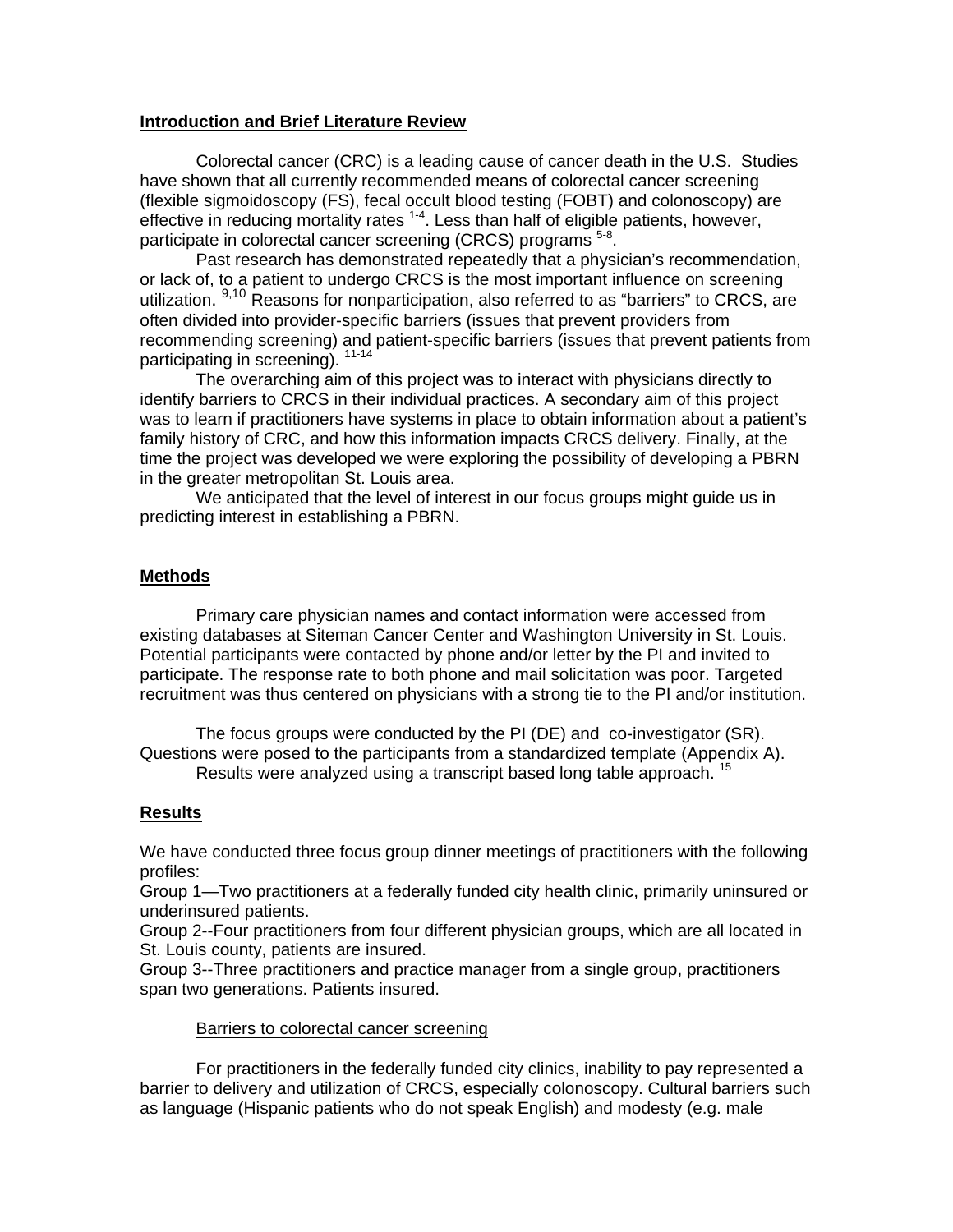patients of female practitioners) exist as well. Within both the city and county practices, practitioners not having adequate time to stress the importance of screening, and to counsel patients on screening options and efficacy were identified as significant barriers. This is coupled with the fact that colorectal cancer screening by colonoscopy is a "multistep" process (requires a phone call for an appointment, prescribing and instructing patients on a bowel prep and other pre-procedure instructions, etc) as compared to mammography or PSA (practitioners just check a box on a form). Most practitioners have reminder systems already in place (section of chart to record preventive care, computer reminders, chart flags), and none seem to have thought about adding further reminders to their existing office systems.

 Practitioners felt that women in general are more receptive to CRCS recommendations than men. In the city clinics, practitioners felt that Hispanic males were relatively resistant to screening, and black males needed more education about the importance in order to be receptive to screening. It is perceived that Bosnian patients are similarly uninformed about the importance of CRCS, likely due to a language barrier.

 Practitioners use both FOBT and colonoscopy for screening, and believe that they have significant influence over their patients' acceptance of CRCS. Practitioners in the federally funded clinic primarily use FOBT, since the upfront cost is minimal. Practitioners in the suburban practices predominantly recommend colonoscopy. This shift from FOBT and FS toward colonoscopy is consistent with a national trend in which colonoscopy is perceived as the "gold standard" test that examines the entire colon and allows for removal of colorectal polyps.

#### Practitioners' methods of obtaining family history of CRC

 All practitioners have a chart-based form that includes family history, and is completed by all new patients and updated at some interval. The major barrier to collecting a family history is a lack of information on the patients' part regarding details about their family medical history. None of the practitioners identified barriers to screening that appear unique to high-risk individuals. Some stated that persons with a family history of colon cancer might be slightly more motivated to comply with a physician recommendation to undergo CRCS.

 None of the practitioners ask specifically about family history of colon *polyps*. The practitioners did not have specific ideas about systems that might improve ability to obtain and use an accurate family history in stratifying patients with respect to CRC risk.

#### Interventions

Interventions that all practitioners felt would enhance participation were means to educate patients about the preparation the day before (colon cleansing) and what to expect during the colonoscopy. As regards implementing new systems to improve screening, a process that would make ordering CRCS more "routine" and decrease the number of steps required would be favorable.

#### Level of interest for establishing a PBRN.

 None of the participants expressed interest in participating in a PBRN. While not stated, the investigators perceived that practitioners considered participation in a PBRN would complicate their office systems rather than streamline them.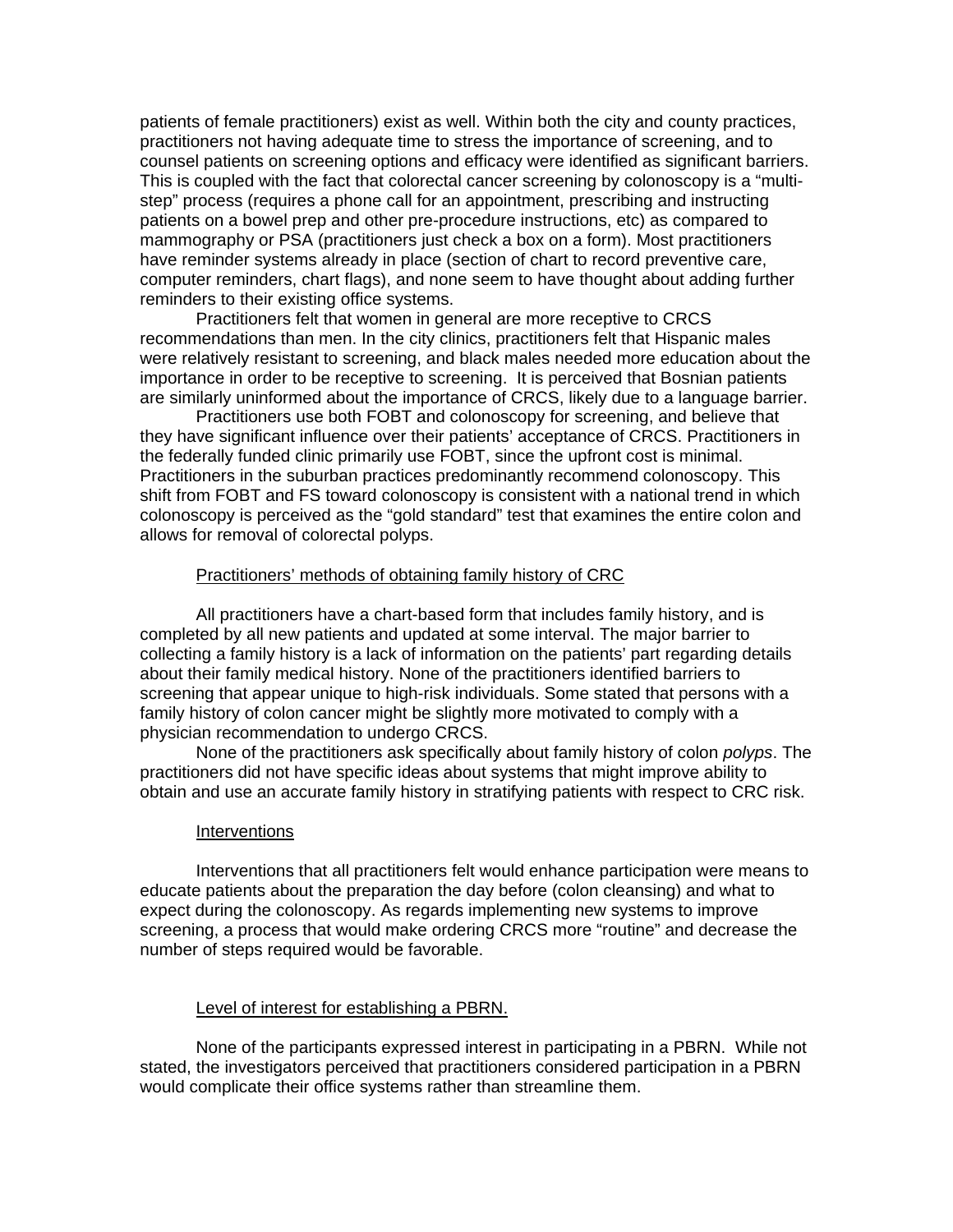#### **Discussion, including implications, intended next steps, and potential**

Overall, practitioners involved in this project recognize CRCS as an important preventive care issue. The participants believed they had significance influence on their patients' willingness to participate in CRCS, which is consistent with published research in this area. While previous research has identified specific barriers to CRCS delivery and utilization, none has specifically addressed ways in which these processes could be improved. Participants emphasized that breast cancer screening with mammography and prostate cancer screening with PSA, are generally a "single step" process for the practitioners and their ancillary staff, while CRCS is a multi-step process. Additionally, participants felt the process of CRCS was not well understood by patients, and that patient education about the importance of CRCS and what to expect during CRCS would be a positive influence on participation.

 All practitioners in the project recognized that obtaining and using information about family history of CRC is an important issue in determining risk for CRC. However, specific published guidelines about how to risk stratify patients with respect to family history are not used. Lack of specific knowledge about FH by the patients was identified as the main barrier to obtaining FH about CRC or polyps. Intuitively, one could conclude that processes designed to improve risk stratification using FH information would be useful, while inability to obtain an accurate FH due to lack of knowledge on the patients' part is much more difficult to modify.

 As regards interventions to improve CRCS delivery and utilization, a streamlined process, as outlined above, appeared most desirable by the practitioners. This would be expected to improve both delivery and utilization. Improving patient education regarding preparation for colonoscopy and what to expect during colonoscopy were also cited as interventions that could be highly successful in increasing CRCS utilization.

 The information gathered from this focus group project will be used, along with other CRCS data from these investigators <sup>16</sup>, in a future grant application for NIH PAR-04-036, "Colorectal cancer screening in primary care practice". This proposal is designed to "encourage health services, social and behavioral, and outcomes researchers to develop innovative research projects to increase the knowledge base for enhanced translation of effective colorectal cancer screening techniques into community practice". Our data parallels specific topics of the above mentioned proposal, specifically 1) our data regarding *barriers* to CRCS can be used to design interventions, particularly for diverse populations and those that have compromised access to care, 2) our data regarding collection and use of *FH information* can serve as a basis to create a system to identify high risk individuals and improve decision making regarding CRCS options, and 3) our data about possible interventions to increase utilization can lead to development of approaches in community practice that integrate delivery of CRCS with delivery of other preventive services.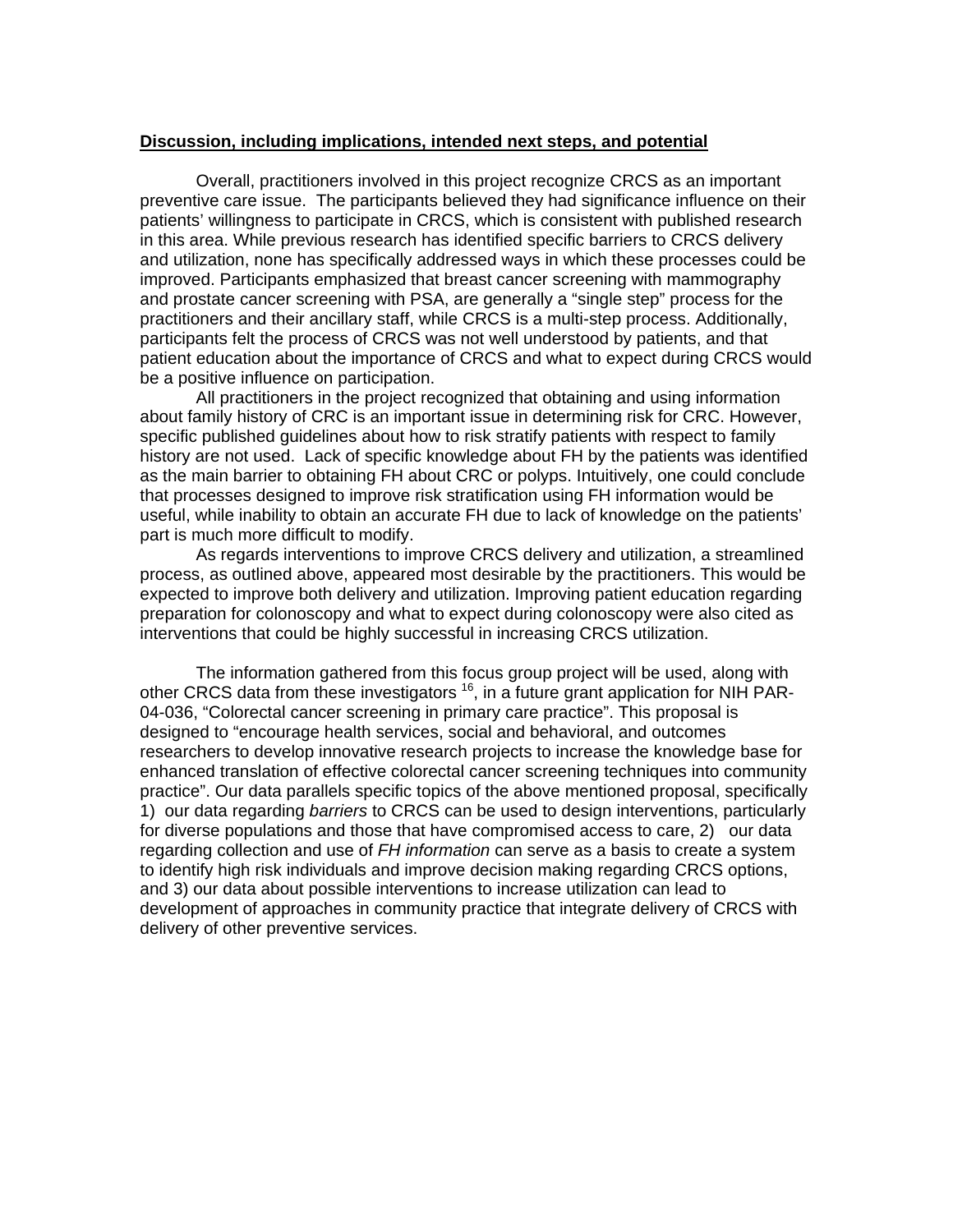## **Lay Summary**

Colorectal cancer (CRC) is the second leading cause of cancer death in the US, and is preventable by colorectal cancer screening (CRCS). Nevertheless, participation in CRCS is low, below 50% in most published series. Published data shows that patients consider their doctors' recommendation as the single most important influence on whether they participate in CRCS. Barriers have been identified in both deliver of CRCS (recommendation by the doctor) and utilization of CRCS (participation by the patient). We sought to determine specific barriers that exist in the St. Louis metropolitan area, whether information about a family history of CRC was being gathered by doctors and used to make decisions about CRCS for their patients.

 For patients in the suburban areas (mainly insured), the main barriers seem to be lack of knowledge about what to expect, and inconvenience in terms of scheduling a screening colonoscopy. For patients in urban federally funded clinics (predominantly uninsured), the same barriers exist, but in conjunction with inability to pay and less access to CRCS services.

 Doctors generally gather as much family history as possible and adhere loosely to published guidelines about risk stratification regarding CRC. No barriers unique to patients with a family history of CRC were identified.

 Interventions that were felt likely to improve delivery and utilization were those that increased patient education about the entire process, and streamlined the process within the doctor's office of coordinating a colonoscopy appointment.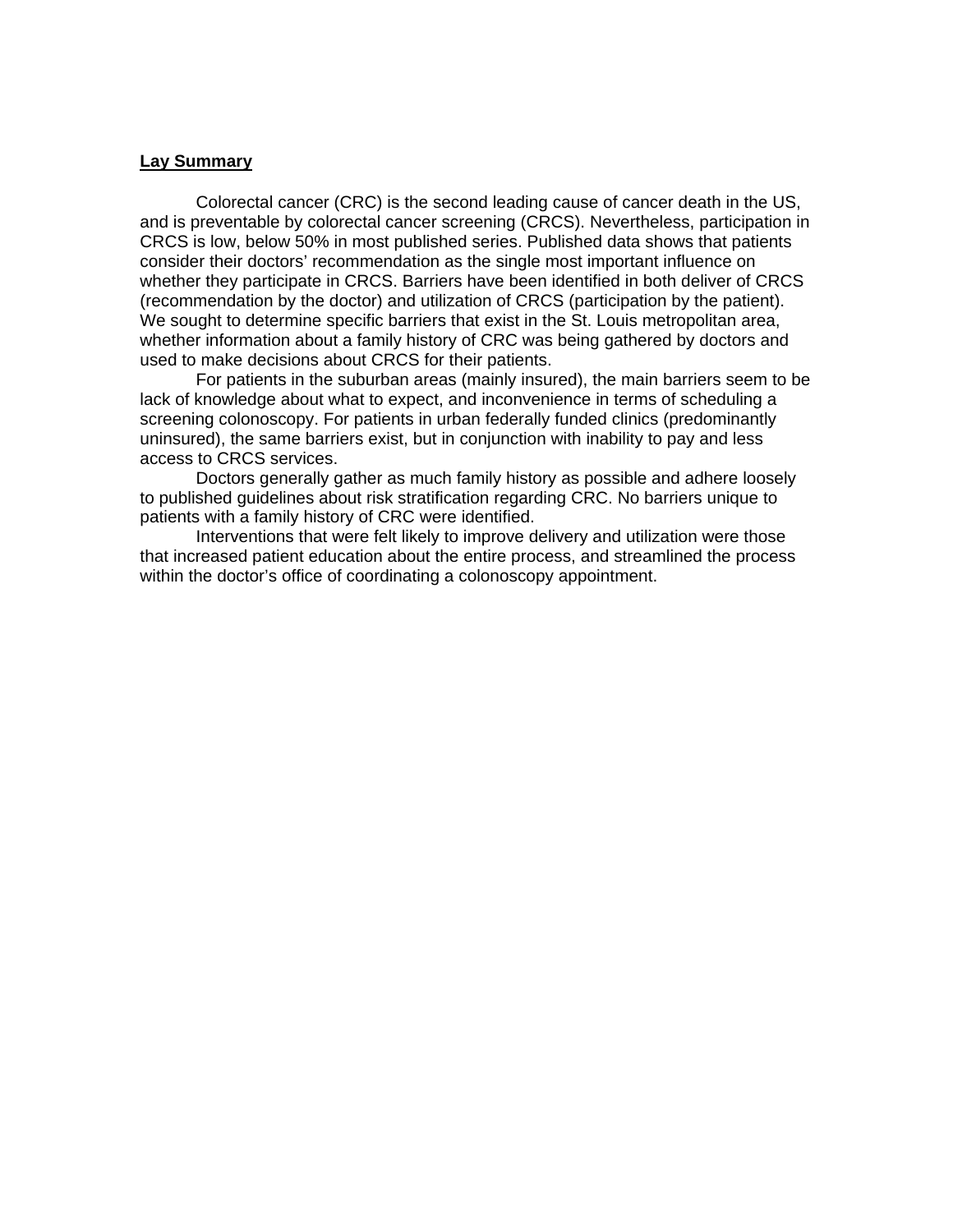## **Bibliography**

- 1. Mandel, JS, Bond, JH, Church, TR, et al. Reducing mortality from colorectal cancer by screening for fecal occult blood. *N Engl J Med*. 1993:328:1365-71.
- 2. Newcomb PA, Norfleet RG, Storer BE, et al: Screening sigmoidoscopy and colorectal cancer mortality*. J Natl Cancer Inst* 1992;84:1572-1575.
- 3. Selby JV, Friedman GD, Quesenberry CP, et al: A case-control study of screening sigmoidoscopy and mortality from colorectal cancer. *N Eng J Med* 1992;326:653-657.
- 4. Winawer SJ, Zauber AG, Ho MN, et al: Prevention of colorectal cancer by colonoscopic polypectomy*. N Engl J Med* 1993;329:1977-1981.
- 5. Mandelson MT, Curry SJ, Anderson LA, et al. Colorectal cancer screening participation by older women. Am J Prev Med 2000; 19:149-154.
- 6. Holt WS. Factors affecting compliance with screening sigmoidoscopy. J Fam Pract 1991;32:585-589.
- 7. Vernon SW. Participation in colorectal cancer screening: a review. *J Natl Cancer Inst*. 1997;89:1406-1422.
- 8. Peterson SK, Vernon SW. A review of patient and physician adherence to colorectal cancer screening guidelines. *Semin Colon Rectal Surg*. 2000;11:58- 72.
- 9. Woo P, Stockwell D, Jacobsen B, et al. Colorectal cancer screening in women: the role of the primary care provider in determining screening behavior. Gastroenterology 2001; 120:A-604
- 10. Zafar S, Stapleton A, Early D. What influences health conscious patients to undergo colorectal cancer screening with flexible sigmoidoscopy? Am J Gastro. 2000;95:2554 (A 491).
- 11. Balas EA, Weingarten S, Garb CT, et al. Improving preventive care by prompting physicians. Arch Int Med 2000;160:301-308.
- 12. Cooper GS, Fortinsky RH, Hapke R, Landefeld CS. Factors associated with the use of flexible sigmoidoscopy as a screening test for the detection of colorectal carcinoma by primary care physicians. *Cancer*. 1998;82:1476-1481.
- 13. Hawley ST, Levin B, Vernon SW. Colorectal cancer screening by primary care physicians in two medical care organizations. *Cancer Detection and Prevention*. 2001;25:309-318.
- 14. Montano DE, Phillips WR. Cancer screening by primary care physicians: a comparison of rates obtained from physician self-report, patient survey and chart audit. *Am J Public Health*. 1995:85:795-800.
- 15. Analyzing Focus Group results. In: Focus groups. A practical guide for applied research, 3<sup>rd</sup> edition. Krueger RA, Casey MA, ed. Sage Publications, Thousand Oaks, London, New Delhi, 2000.
- 16. Shieh K, Early D. The Impact of physicians' Health Beliefs on colorectal cancer screening practices. Poster, Digestive Disease Week, New Orleans, LA. May 2004. (published in Gastroenterology 2004;126: A-345.)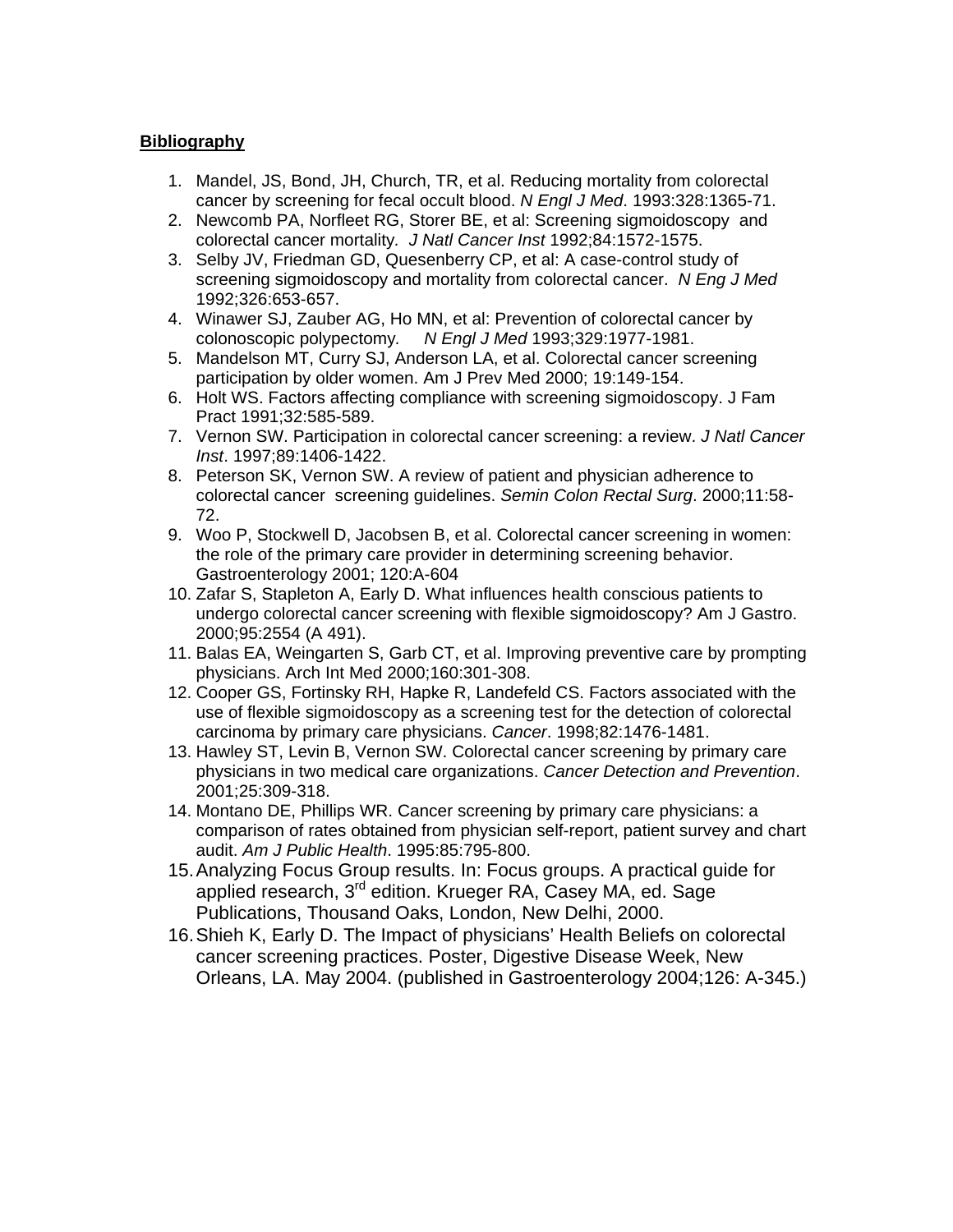## **Appendix A**

#### Script for Focus Groups

Good evening and welcome. Thank you for taking the time to join our discussion of colorectal cancer screening. I'm Dayna Early (and this is a coinvestigator). We are physicians at Washington University School of Medicine. The purpose of this session is to hear your views on the major barriers to colorectal cancer screening. We are going to focus on two major areas: barriers to routine colorectal cancer screening, and barriers to identifying high-risk individuals. We are also very interested in hearing your ideas of how to effectively overcome those barriers in a practice like yours. You were invited because you are an adult primary care physician in St. Louis or a surrounding area.

 There are no right or wrong answers. We expect that you will have differing practice patterns and points of view. Please feel free to share your point of view even if it differs from what others have said. Feel free to say what you think and not what you think we want to hear.

 We're tape recording the session because we don't want to miss any of your comments. No names will be included in any reports. Your comments are confidential. Please try to speak one at a time so we can hear what everyone has to say.

 We have name tents here in front of us to help us remember each other's names. We are interested in hearing from each of you because you have different experiences. So if you're talking a lot I may ask you to give others a chance, and if you're not saying much, I may call on you. We just want to make sure we hear from all of you.

 I also want to mention the questionnaire you were given when you walked in. This is designed to give us an overview of the types of practice you have. You'll also notice at the bottom a question about participating in a PBRN. Let me tell you a little bit about that. A group of clinical researchers at Washington University and St. Louis University are interested in developing a Practice Based Research Network. A PBRN is a group of physicians in community practices who are interested in using clinical research and its outcomes to improve their practices and their patient care. Participating in this focus group tonight in no way "enrolls" you in a PBRN, but the questionnaire we have distributed gives you the opportunity to let us know if this is something you might be interested in.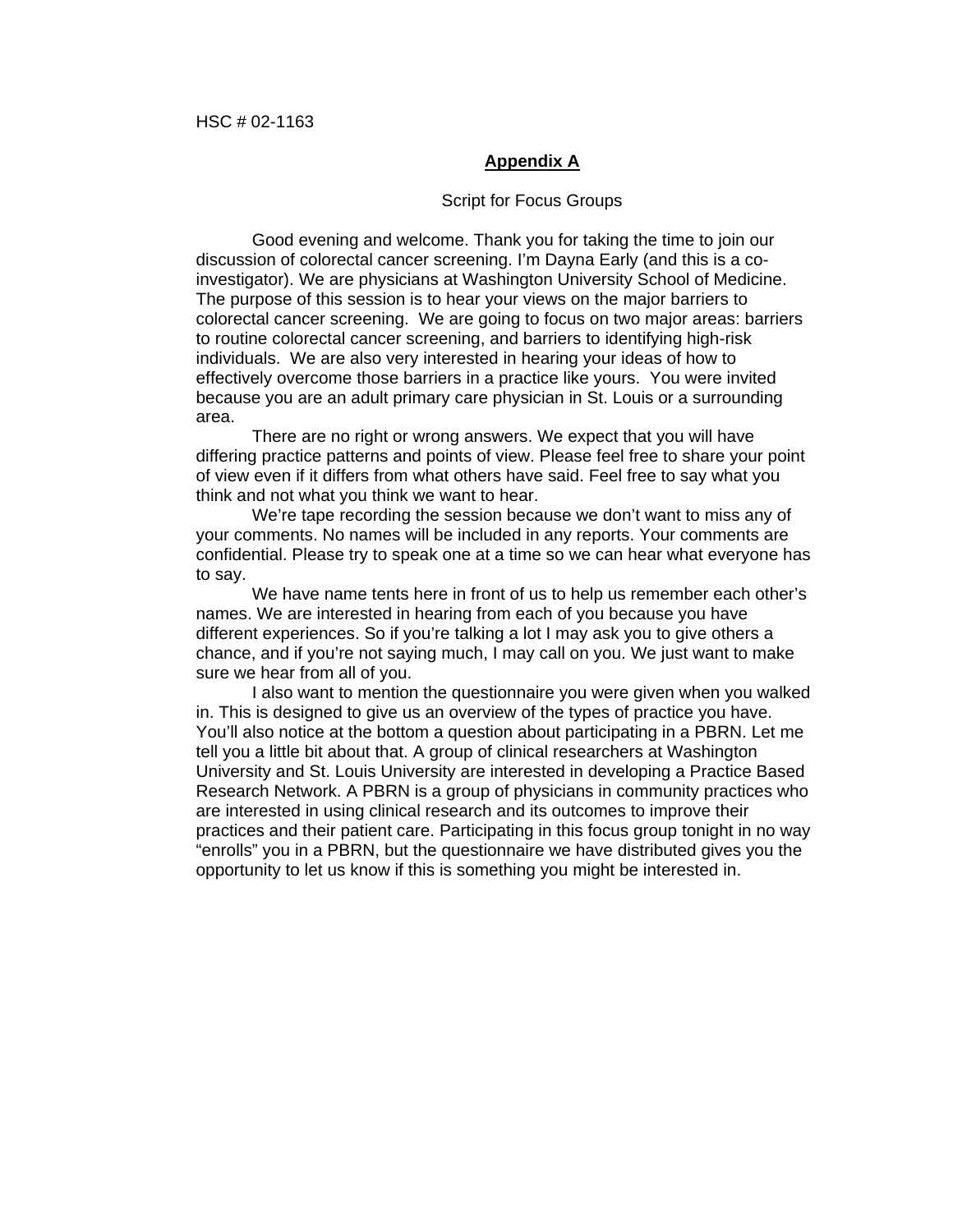We'll start by going around the room. Tell us your name and where you went to medical school.

Now we'll move on to the focus group questions. First, I'd like to hear about general delivery and utilization of colorectal cancer screening in your patient panel.

Probe questions:

- 1. What particular processes do you have in place that are effective for identifying or referring patients for routine CRC screening? Or what processes do you think might be effective if they could be put in place?
- 2. What issues, if any, are unique to men or women patients?
- 3. What issues, if any, are unique to particular ethnic or cultural groups?
- 4. How does your perception of effectiveness or acceptability of individual screening tests (such as FOBT, flex sig., colonoscopy) impact your use/recommendation of it?
- 5. How does your patients' perception of effectiveness or acceptability of individual screening tests impact your use/recommendation of it?

Now let's switch and talk about identifying individuals at high risk for colorectal cancer because of a family history of cancer, and discuss the barriers that limit your ability to identify these patients, determine their cancer risk and refer them for appropriate screening.

Probe questions:

- 1. What barriers do you see for collecting a family history about colorectal cancer or colorectal polyps? (time, appropriate forms, interest, patient knowledge)?
- 2. What barriers do you see to interpreting a family history or determining who is at increased risk for colorectal cancer?
- 3. Once you have identified people who are at increased risk, are the barriers to referral similar to those discussed for people at population risk? Or are there unique barriers?

Let's now turn toward interventions.

- 1. What interventions (to increase delivery and utilization of CRCS) would you be willing to have studied in your own office, assuming that the demands on your own personnel are sufficiently constrained or reimbursed?
- 2. How could colorectal cancer screening be incorporated into your existing office systems?